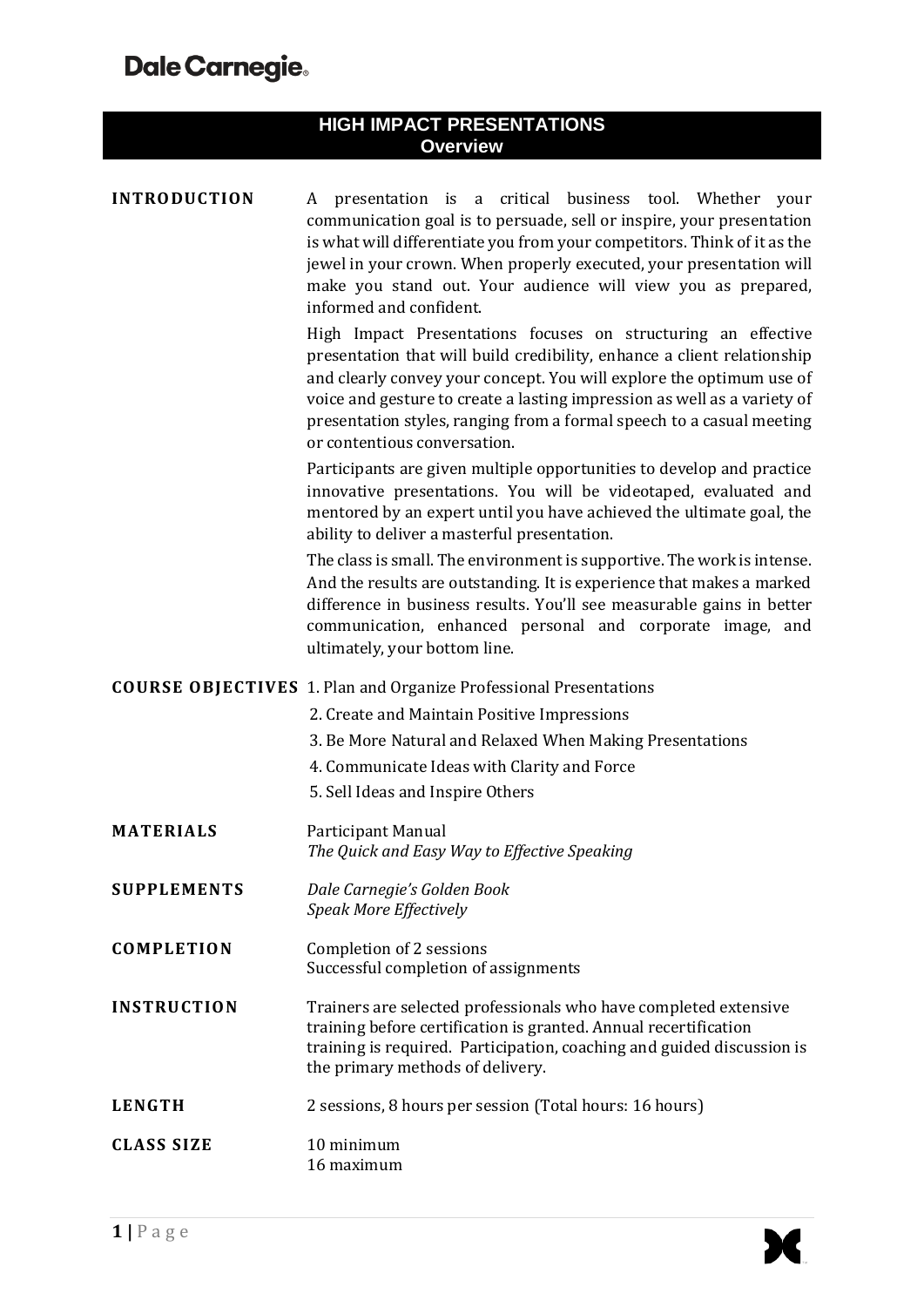## Dale Carnegie.

| <b>HIGH IMPACT PRESENTATIONS</b> |                                                   |                                                                                                                                                                                                                                                                                                                                    |  |
|----------------------------------|---------------------------------------------------|------------------------------------------------------------------------------------------------------------------------------------------------------------------------------------------------------------------------------------------------------------------------------------------------------------------------------------|--|
| <b>Date</b>                      | <b>Session Title</b>                              | <b>Learning Objectives</b>                                                                                                                                                                                                                                                                                                         |  |
| Day 1                            | 1. Creating a Positive<br><b>First Impression</b> | Establish a positive first impression<br>Communicate with enhanced credibility<br>Identify personal objectives for the training<br>Develop rapport with the audience<br>—<br>Project professionalism and competency                                                                                                                |  |
|                                  | 2. Representing Your<br>Organization              | Communicate with enhanced credibility<br>Present a positive image of your organization<br>Project enthusiasm<br>$\overline{\phantom{0}}$<br>Communicate competency with confidence<br>Reinforce an informative message with<br>supportive evidence                                                                                 |  |
|                                  | 3. Presenting Complex<br>Information              | Develop flexibility in making complex material<br>—<br>simple and understandable<br>Communicate information in an interesting<br>manner<br>Relate to the audience at their level<br>Follow a logical progression of ideas<br>Develop emotional contact                                                                             |  |
| Day 2                            | 4. Communicating with<br>Greater Impact           | Develop increased flexibility through the use of<br>$\overline{\phantom{0}}$<br>expressions, gestures and voice modulation<br>Demonstrate ownership of unfamiliar material<br>Present written material in a captivating manner<br>Improve our delivery of written material<br>—<br>Overcome barriers that restrict our flexibility |  |
|                                  | 5. Motivating Others to<br>Action                 | Present in a results-oriented way<br>$\overline{\phantom{0}}$<br>Persuade an audience to take action<br>Offer reliable, verifiable evidence<br>Be motivational, clear and concise<br>Communicate in a convincing manner                                                                                                            |  |
|                                  | 6. Responding to<br><b>Pressure Situations</b>    | Maintain professional composure under pressure<br>Communicate clear, concise, positive messages<br>Sell strategic ideas, self and organization<br>—<br>Communicate competence and confidence<br>Communicate leadership ability to handle<br>stressful situations                                                                   |  |
|                                  | 7. Inspiring People to<br><b>Embrace Change</b>   | Logically and emotionally appeal to the audience<br>Use structure to gain the confidence of the<br>audience<br>Be convincing<br>Provide evidence to support recommendations<br>Ask the audience to take action<br>Plan meetings that will get better results                                                                       |  |